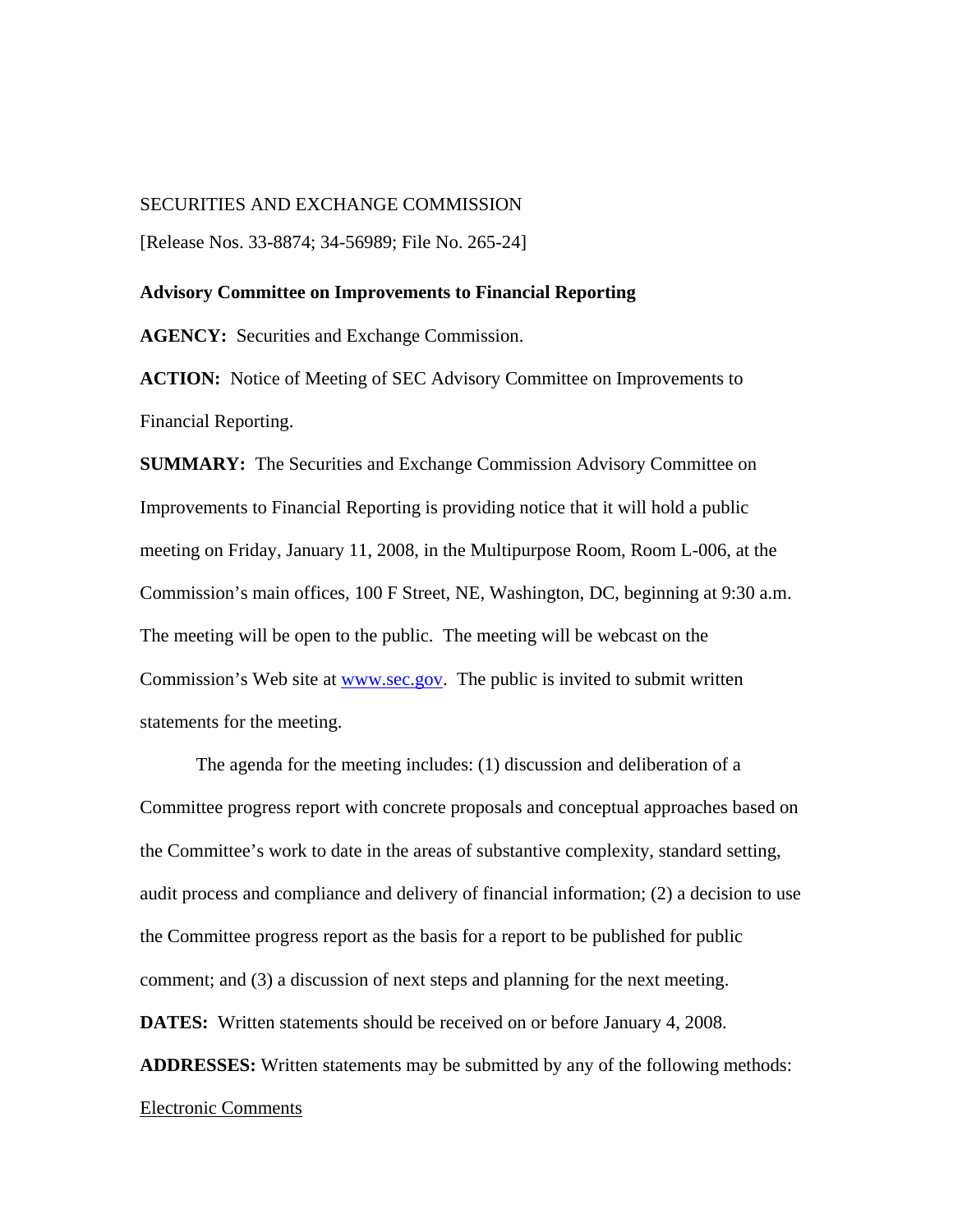- Use the Commission's Internet submission form (http://www.sec.gov/rules/other.shtml); or
- Send an e-mail to rule-comments@sec.gov*.* Please include File Number 265-24 on the subject line.

## Paper Comments

Send paper statements in triplicate to Nancy M. Morris, Federal Advisory Committee Management Officer, Securities and Exchange Commission, 100 F Street, NE, Washington, DC 20549–1090.

All submissions should refer to File No. 265-24. This file number should be included on the subject line if e-mail is used. To help us process and review your statements more efficiently, please use only one method. The Commission staff will post all statements on the Advisory Committee's Web site (http://www.sec.gov/about/offices/oca/acifr.shtml). Statements also will be available for public inspection and copying in the Commission's Public Reference Room, 100 F Street, NE, Washington, DC 20549, on official business days between the hours of 10:00 am and 3:00 pm. All statements received will be posted without change; we do not edit personal identifying information from submissions. You should submit only information that you wish to make available publicly.

**FOR FURTHER INFORMATION CONTACT:** James L. Kroeker, Deputy Chief Accountant, or Shelly C. Luisi, Senior Associate Chief Accountant, at (202) 551-5300, Office of the Chief Accountant, Securities and Exchange Commission, 100 F Street, NE, Washington, DC 20549-6561.